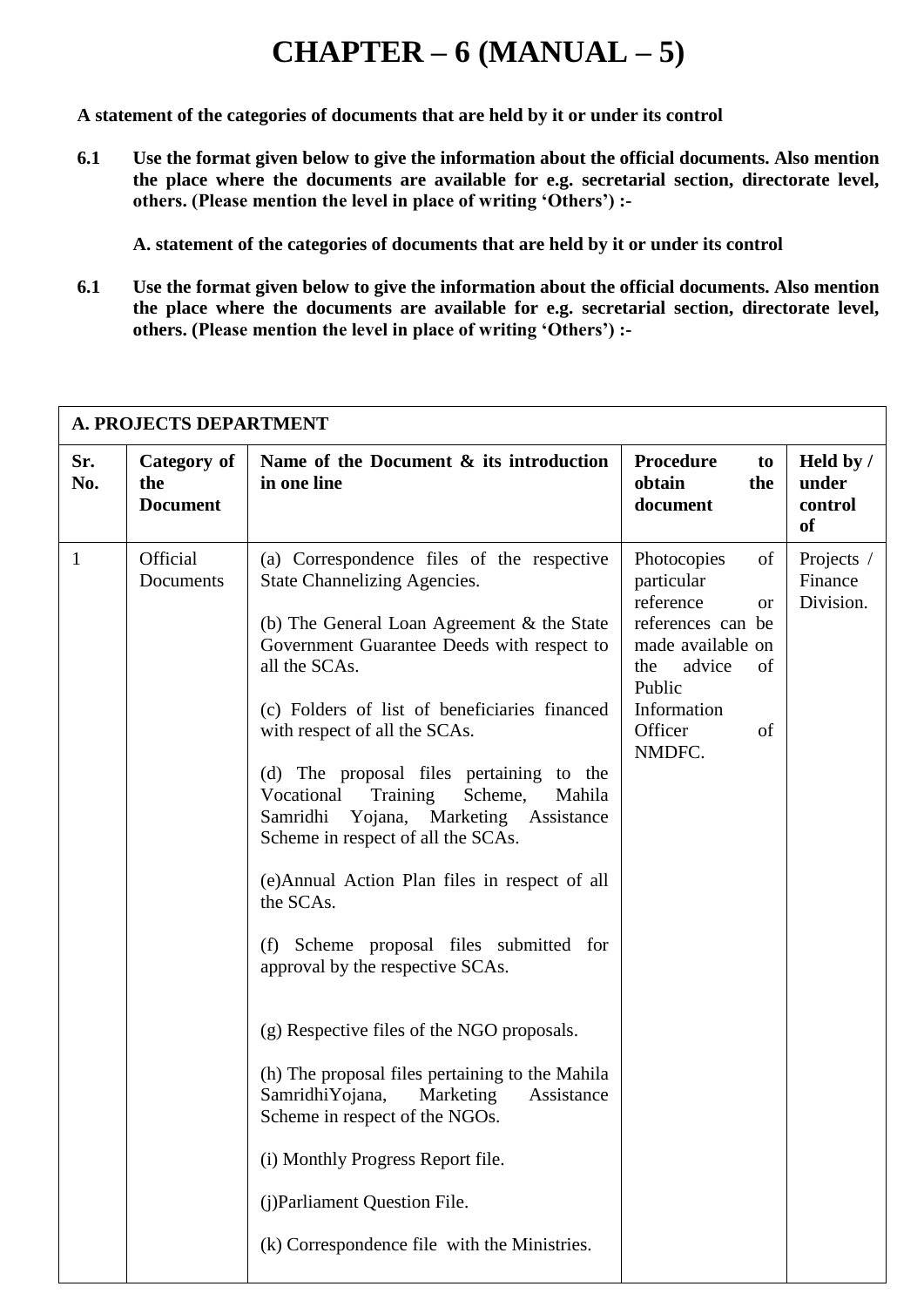|  | (1) Files of special projects undertaken by<br>NMDFC. |  |
|--|-------------------------------------------------------|--|
|  | (m)Tour report files of respective officers.          |  |
|  | (n) Policy file under the Educational Loan<br>scheme. |  |
|  | (o) Court cases file.                                 |  |
|  | (p) Minority Concentration Districts Files.           |  |
|  | (q) Board Agendas                                     |  |
|  | (r) Board Minutes File.                               |  |
|  | (s) Annual Conference Files.                          |  |
|  | (t) Files related to GIA Scheme for the SCAs.         |  |
|  |                                                       |  |

### **B. MONITORING CELL**

| Sr.<br>No. | Category of<br>the<br>Document | Name of the Document $\&$<br>introduction<br>its<br>in<br>one line                                                                                                                                                                                                                                                                                                                                                                                                                                                                         | Procedure to obtain<br>the document                                                                                        | Held by $/$ under<br>control of |
|------------|--------------------------------|--------------------------------------------------------------------------------------------------------------------------------------------------------------------------------------------------------------------------------------------------------------------------------------------------------------------------------------------------------------------------------------------------------------------------------------------------------------------------------------------------------------------------------------------|----------------------------------------------------------------------------------------------------------------------------|---------------------------------|
| 1          | <b>Official Documents</b>      | <b>Running Files:</b><br>Laptop Policy,<br>Stock Register,<br><b>Computer Related</b><br>(Consumables Items),<br>Development Of Software,<br>Website File (Gigw<br>Compliance),<br>Purchase Of Desktop Pc<br>$(2013-14),$<br>Purchase Of Computer &<br>Peripherals (F.Y.2011-12),<br>Computer Accessories,<br>Consumables Item 2016-<br>$17$ (Part-Ii),<br>Purchase Of Desktop Pc<br>$(2013-14),$<br>Purchase Of Computer &<br>Peripherals (F.Y.2011-12),<br>Purchase<br><b>Of</b><br>Laptop,<br>Photographs,<br>Google Hangouts,<br>Gems, | Photocopies of<br>particular reference's<br>can be made available<br>on the advice of Public<br><b>Information Officer</b> | AGM(S)                          |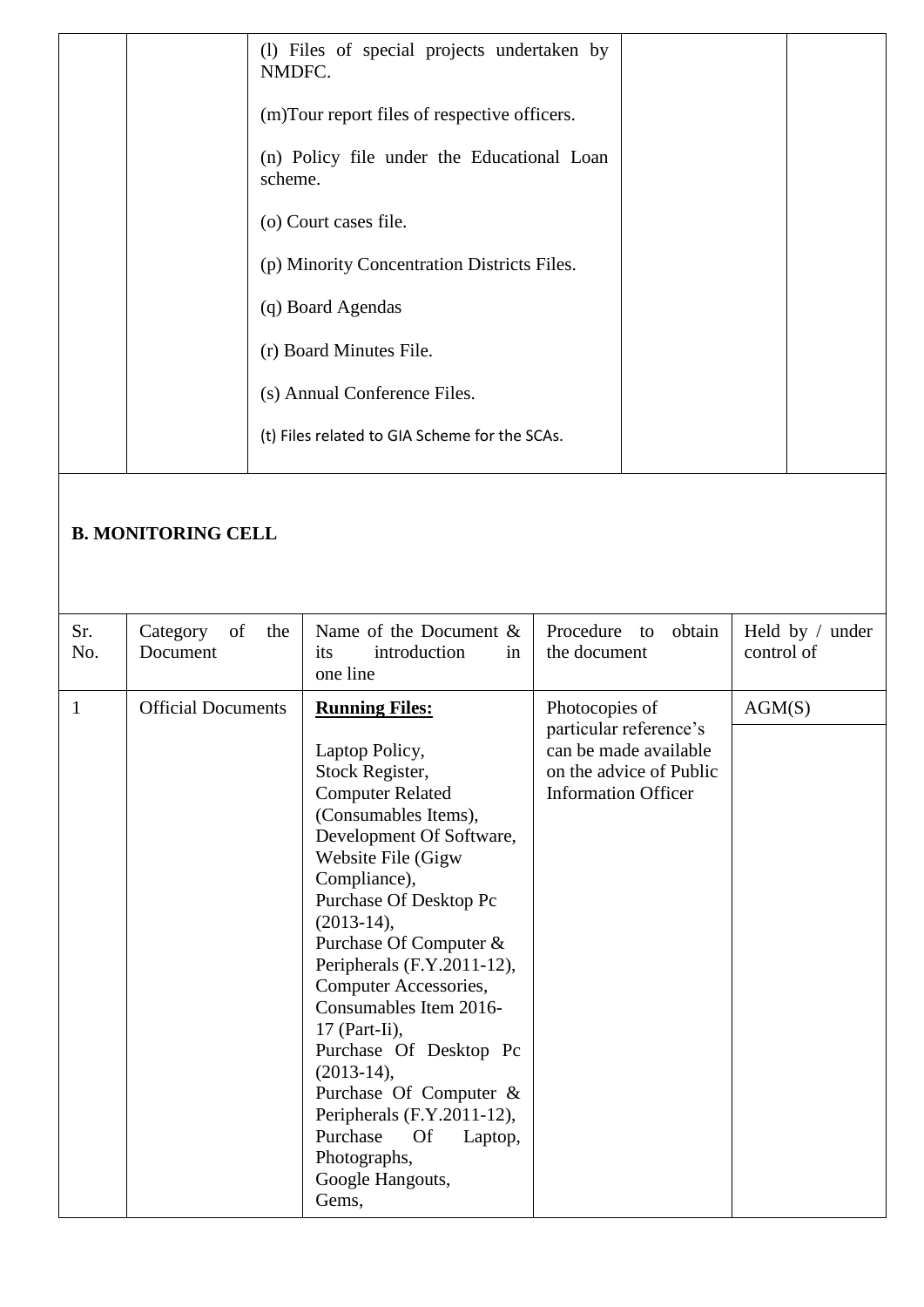|  | Mobile App Etc., |  |
|--|------------------|--|
|  |                  |  |
|  |                  |  |
|  |                  |  |
|  |                  |  |

## **C. FINANCE & ACCOUNTS DEPARTMENT**

| Sr.<br>No.     | Category<br>of<br>the<br>Document | Name of the Document<br>& its introduction in one<br>line | Procedure to obtain the<br>document                                              | Held by / under<br>control of             |
|----------------|-----------------------------------|-----------------------------------------------------------|----------------------------------------------------------------------------------|-------------------------------------------|
| $\mathbf{1}$   | Records                           | Vouchers/Cash<br>Cash<br><b>Book</b>                      | Photocopies of particular<br>reference or references<br>can be made available on | $\&$<br>Finance<br>Accounts<br>Department |
| $\overline{2}$ | Records                           | <b>Bank</b><br>Vouchers/Bank<br><b>Book</b>               | advice<br>of Public<br>the<br>Information<br>Officer of<br>NMDFC.                |                                           |
| 3              | Records                           | Journal<br>Vouchers/Journal<br>Register                   |                                                                                  |                                           |
| $\overline{4}$ | Records                           | General Ledger                                            |                                                                                  |                                           |
| 5              | Records                           | <b>Fixed Asset Register</b>                               |                                                                                  |                                           |
| 6              | Records                           | Festival/General<br><b>Advance Register</b>               |                                                                                  |                                           |
| $\overline{7}$ | Records                           | PF Registers                                              |                                                                                  |                                           |
| 8              | Records                           | TDS/PF<br>Challan<br>Registers                            |                                                                                  |                                           |
| 9              | Records                           | Tally<br>Accounting<br>Software                           |                                                                                  |                                           |
| 10             | Records                           | <b>TDS Software</b>                                       |                                                                                  |                                           |
| 11             | Records                           | Salary files                                              |                                                                                  |                                           |
| 12             | Records                           | <b>Salary Register</b>                                    |                                                                                  |                                           |
| 13             | Records                           | <b>Bank</b><br>Reconciliation<br>Register                 |                                                                                  |                                           |
| 14             | Records                           | Employees TA/DA files                                     |                                                                                  |                                           |
| 15             | Records                           | <b>Board Directors TA/DA</b><br>Files                     |                                                                                  |                                           |
| 16             | Records                           | <b>Monitors</b><br>/artisans<br>TA/DA files               |                                                                                  |                                           |
| 17             | Records                           | <b>TA/DA Rules</b>                                        |                                                                                  |                                           |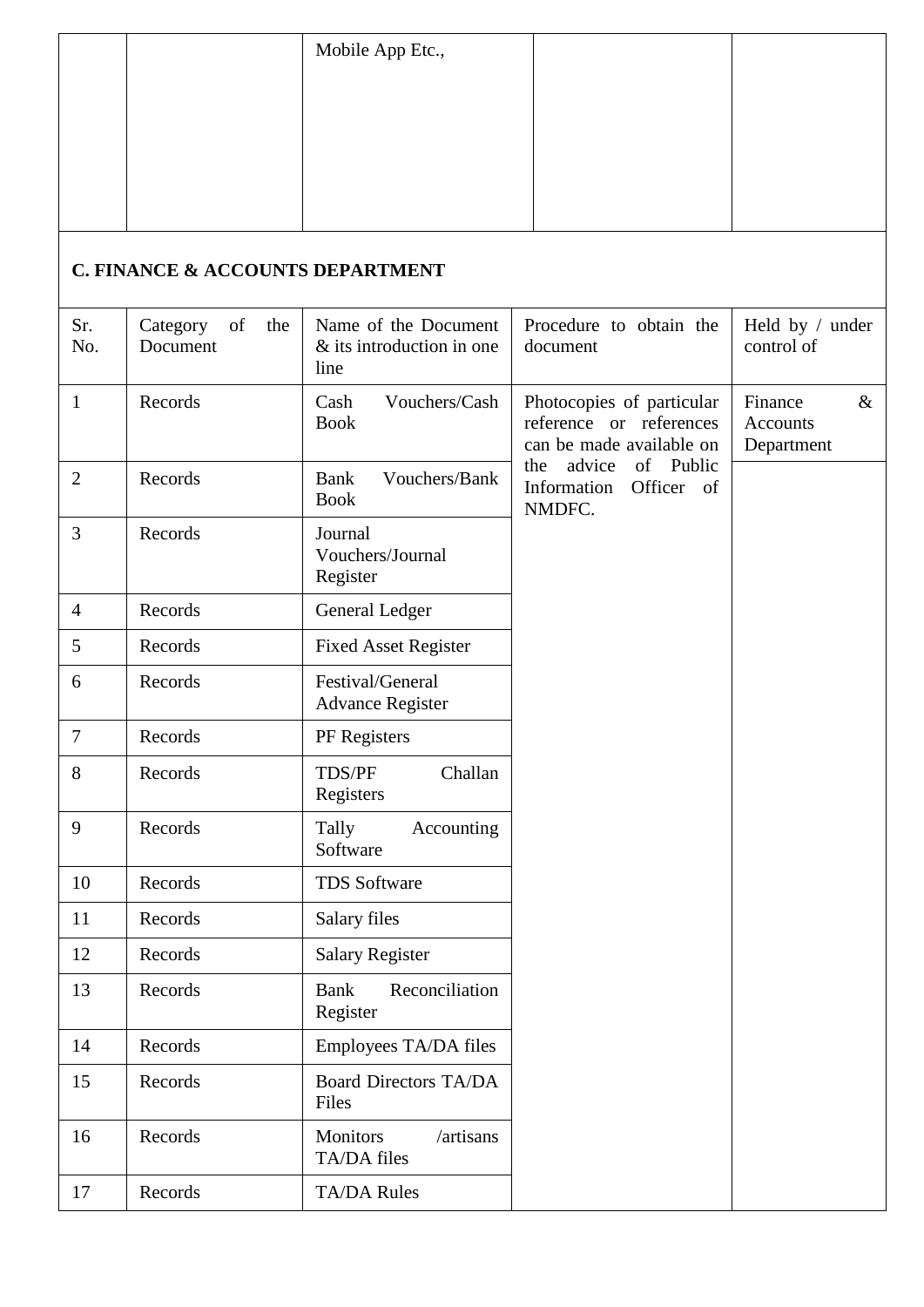| 18 | Records | <b>Investment Files</b>                                       |  |
|----|---------|---------------------------------------------------------------|--|
| 19 | Records | Demand Notice SCAs<br>files                                   |  |
| 20 | Records | Recovery<br>Statement<br><b>SCAs</b>                          |  |
| 21 | Records | Demand notice NGOs                                            |  |
| 22 | Records | Recovery<br>Statement<br><b>NGOs</b>                          |  |
| 23 | Records | FDs register                                                  |  |
| 25 | Records | GIA Files of individual<br><b>SCAs</b>                        |  |
| 26 | Records | <b>GIA</b> Scheme                                             |  |
| 27 | Records | Investment audit file                                         |  |
| 28 | Records | Phase audit file of CAG                                       |  |
| 29 | Records | Accounts Audit files of<br>Statutory auditors                 |  |
| 30 | Records | Balance<br>Confirmation<br>files of SCAs                      |  |
| 31 | Records | Confirmation<br>Balance<br>files of NGOs                      |  |
| 32 | Records | Flash<br><b>DPE</b><br>results/compilation<br>of<br>DATA file |  |
| 33 | Records | <b>Budget</b>                                                 |  |
| 34 | Records | MOU execution file                                            |  |
| 35 | Records | MOU performance file                                          |  |
| 36 | Records | MOU Progress report<br>file                                   |  |
| 38 | Records | Income tax return file                                        |  |
| 39 | Records | Actuarial valuation file                                      |  |
| 43 | Records | Penal Interest of SCAs<br>file                                |  |
| 44 | Records | Final Accounts/Balance<br>Sheet files                         |  |
|    |         |                                                               |  |

#### **D. HRM & ADMINISTRATION DEPARTMENT**

- 1. Service Manual
- 2. Processing files of Service matters
- 3. Processing files of loans and advances to employees
- 4. Processing files of various claims in respect of the Employees claims such as LTC,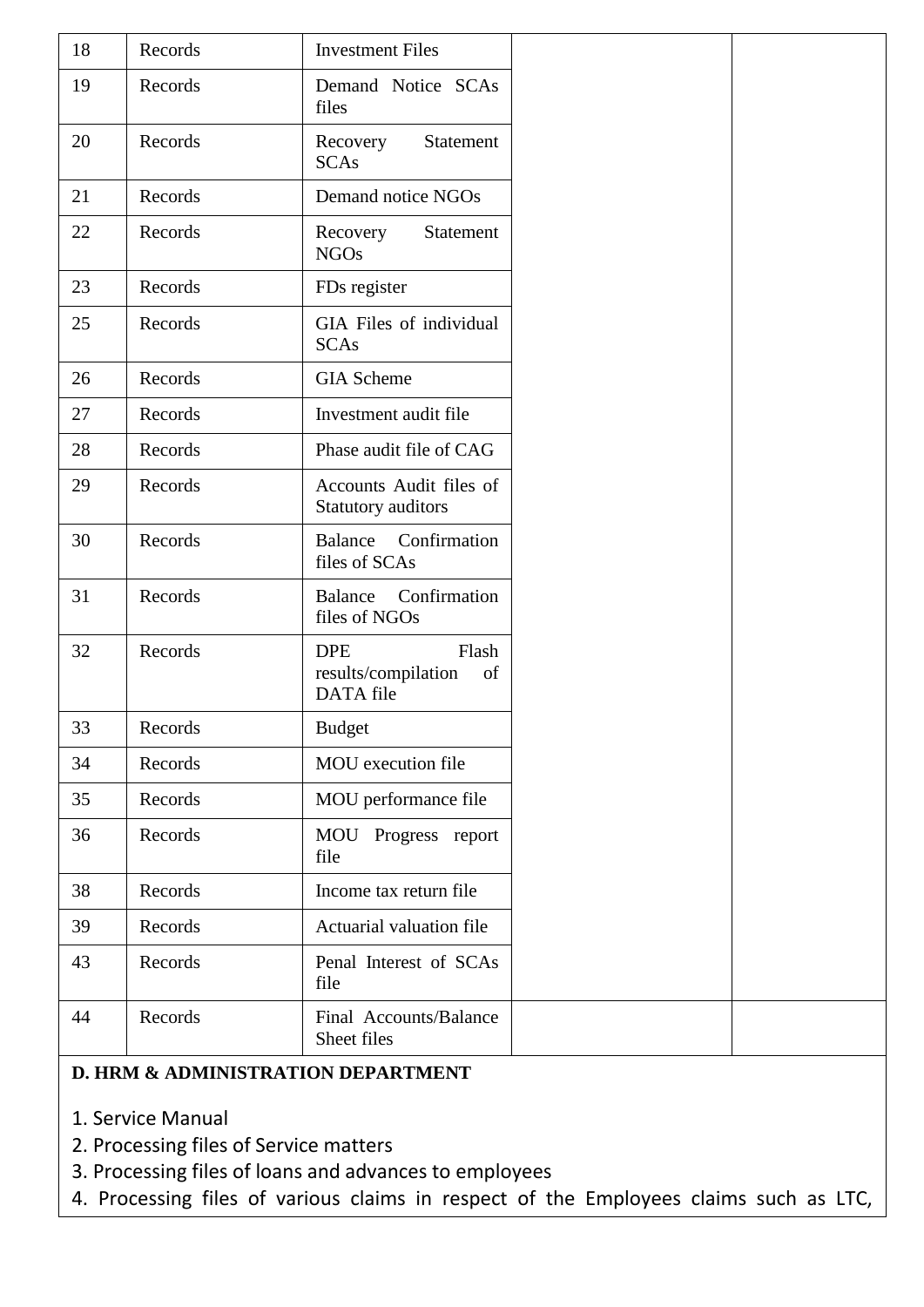Medical, PF, Telephone reimbursement of Brief case Expenditures.

5. Correspondence files with DPE, Ministry & other Govt. Organization

6. Control registers such as Leave Register/Service Book/Dispatch Registers/Stock Register/Reservation Roster etc.

|                | E. CORPORATE SECRETARIAT          |                                                                                                    |                                       |                               |  |  |
|----------------|-----------------------------------|----------------------------------------------------------------------------------------------------|---------------------------------------|-------------------------------|--|--|
| Sr.<br>No.     | Category<br>of<br>the<br>Document | Name of the Document<br>& its introduction in one<br>line                                          | Procedure to obtain the<br>document   | Held by / under<br>control of |  |  |
| $\mathbf{1}$   | Official records                  | <b>Annual Returns</b>                                                                              | in<br>given<br>the<br>As<br>handbook. | Corporate<br>Secretariat      |  |  |
| $\overline{2}$ | Official records                  | Forms filed with<br>$E_{\tau}$<br><b>Registrar of Companies</b>                                    | given<br>the<br>As<br>in<br>handbook. | Corporate<br>Secretariat      |  |  |
| 3              | Official records                  | Agenda and Minutes of<br>Meetings<br>Board<br>and<br>sub<br>committee<br>other<br>meetings and AGM | given<br>the<br>As<br>in<br>handbook  | Corporate<br>Secretariat      |  |  |
| $\overline{4}$ | Official records                  | Documents<br>as<br>per<br>Corporate<br>Governance<br>Guidelines<br>issued<br>by<br>DPE.            | in<br>given<br>the<br>As<br>handbook. | Corporate<br>Secretariat      |  |  |
| 5.             | <b>Official Records</b>           | related<br>Documents<br>to<br>Corporate<br>Social<br>Responsibility<br>Policy<br><b>Matters</b>    | in<br>the<br>As<br>given<br>handbook. | Corporate<br>Secretariat      |  |  |
| $\mathbf F$    | <b>I</b> & R Denartment           |                                                                                                    |                                       |                               |  |  |

## **F. L & R Department**

| 1. | Official document          | AGM(L&R)<br>Settlemen Photocopies of particular<br>One<br>time<br>a) |
|----|----------------------------|----------------------------------------------------------------------|
|    |                            | for<br>Stat reference or references can<br>Scheme                    |
|    |                            | Channelizing Agencie be made available on the                        |
|    |                            | applicable for defaultin advice of Public Information                |
|    |                            | Officer of NMDFC.<br>SCAs.                                           |
|    |                            |                                                                      |
|    |                            |                                                                      |
|    |                            | b)<br>time Settlemen<br>One                                          |
|    |                            | Scheme<br>for<br><b>NGO</b>                                          |
|    |                            | applicable for defaultin                                             |
|    |                            | <b>NGOs</b>                                                          |
|    |                            |                                                                      |
|    |                            | <b>Equity Contribution Statu</b><br>C)                               |
|    |                            | in respect of States/UTs                                             |
|    |                            | d)<br>Execution<br>decree                                            |
|    |                            | awarded by the Hon'ble                                               |
|    |                            | Court against defaulting                                             |
|    |                            |                                                                      |
|    |                            | <b>NGOs</b>                                                          |
|    | <b>G. SKILL DEVLOPMENT</b> |                                                                      |